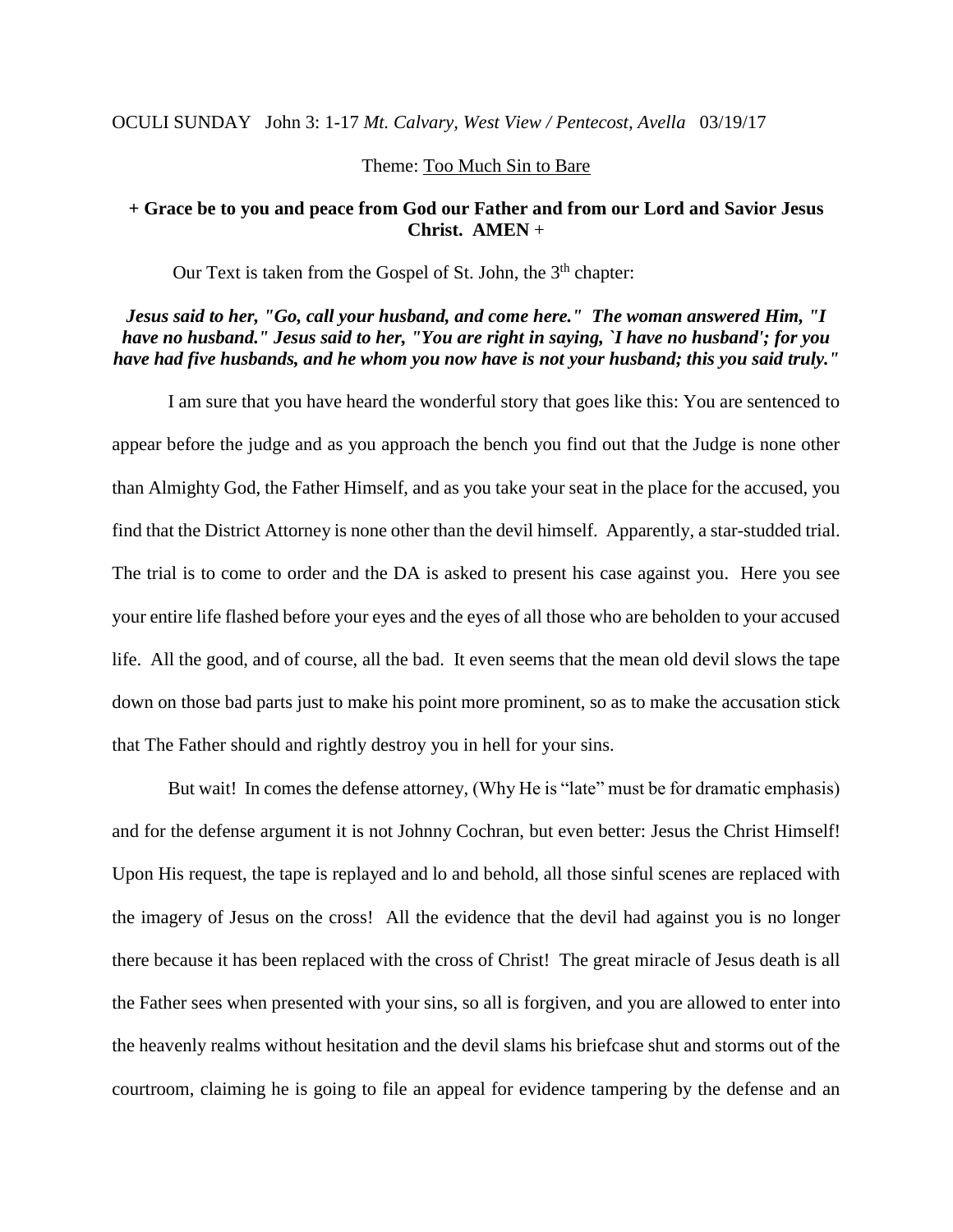inappropriate relationship between the presiding judge and the Defense attorney. (I guess my dreams are a little more detailed and entertaining than the common stories.)

As we venture into the reading we have before us concerning Oculi Sunday: the Sunday where we ask God to look upon us and be our defense against our enemies, apparently, this woman at the well did not get the court summon. And apparently, it is not the devil that will accuse her of her many burdensome sins, but Jesus Himself. So much for the cutesy and uplifting story that everybody likes to spread along alongside the *Footprints* story, which is why I like to stick with scripture when explaining what happens when faced with your sins and not watered down, social gospel drivel.

So, for the true, factual story for today: Jesus is exhausted from His ministry and sends the disciples away so that they might acquire some subsistence, and also that He could continue to minister without the side commentary of the disciples as they are so wont to do. A certain woman approaches that Jesus was willing to give the message of the Gospel unto, and as an icebreaker, requests from her a simple drink. Interestingly, she does not refuse, but it appears that she does not fulfill the request either. Instead of fulfilling the request as a good civil religious person, she argues the fine points of decorum and expresses that He should not request such a thing from a Samaritan, and a female one at that. Boy, does that not ring true today. People pick apart the bad stuff, and totally miss the opportunity given to them to do something nice for another. We sinful human beings always find a reason *not* to do what is asked and justify ourselves with goofy religious sounding rhetoric.

Jesus dismisses her racial remarks by informing her, if she only knew, that she could and would be welcomed into the presence of the One True God simply by asking to receive the living water, which if she was looking for the Messiah, is here offering it to her. At this, she uses her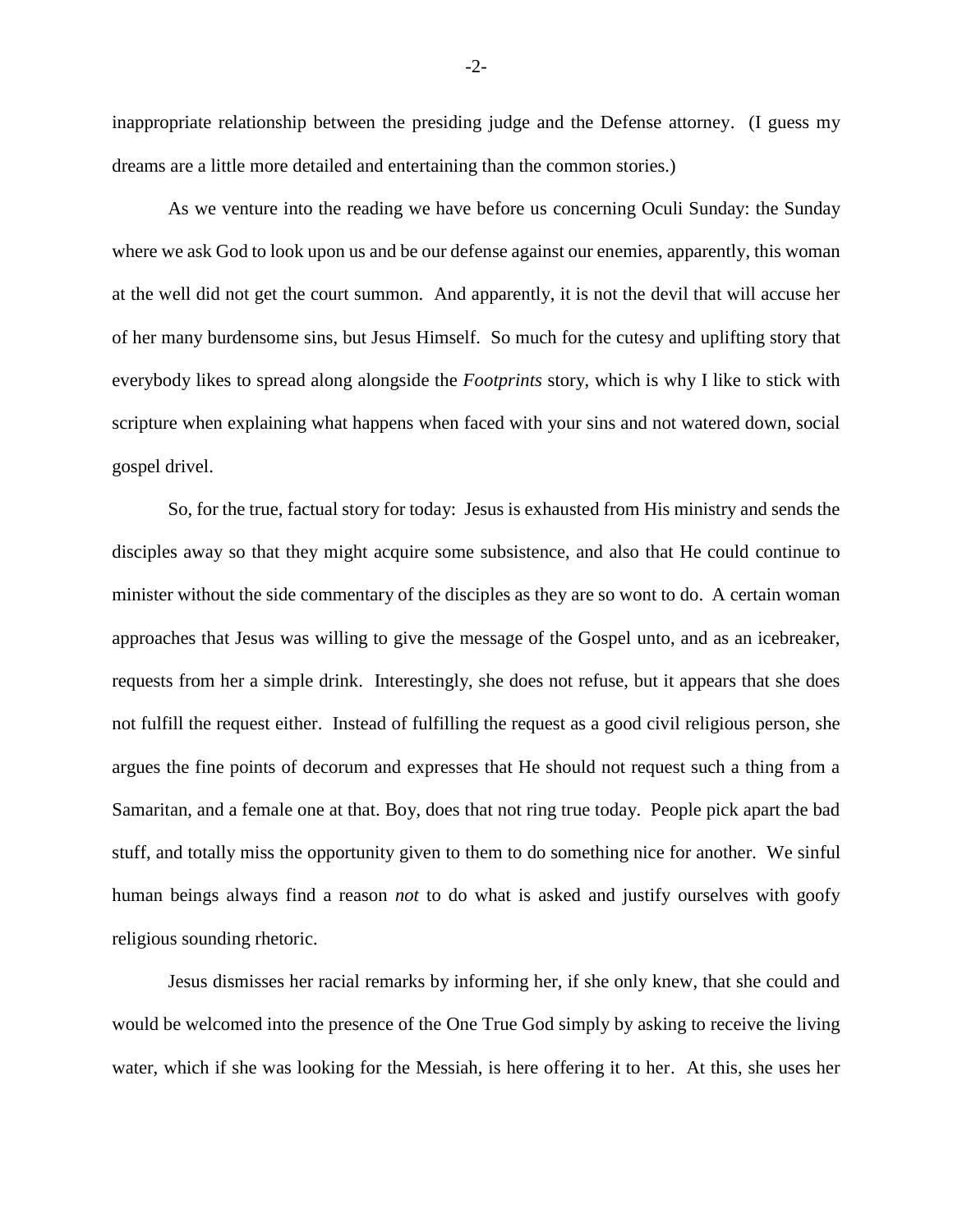reason and strength to explain to Almighty God that He cannot fulfill His statement for He had not the necessary tools to make it right, and promptly accuses Him of being lesser than Jacob the well maker and his children, and his cattle! The arrogance of this woman! For one who is not to speak to Jews, she sure has a lot to say, and wrongly at that! If only she knew who this was in front of her, she would have had all her burdensome sins removed. If only she was not so bullheaded and stiff-necked towards the truth, perhaps she would receive the grace offered and not be lost forever.

Undeterred, Jesus gives the gospel so that she is ready to receive. He tells her He gives the living water that wells up to eternal life. Still stuck in her reasoning mind, and showing her sin of slothfulness in desiring to never having to draw water again, asks for the living water of earthliness, not perceiving the saving water of life given by the One True God that quenches the thirst of desire for God's mercy and grace, and leads to the comfort and peace of knowing the Salvation of eternal life for the believer in The One Present before her. Jesus is telling her, and us, that we have so much sin that we cannot even perceive the enormity of it. And if grace were like a well that we would have to draw our salvation from it, well, the bucket would be too heavy to draw, the amount too vast, the cost too enormous for us to pay.

Yet, salvation is still available despite the enormity of sin. Jesus asks the poor woman to call her husband over for a chat. It is not a request to let the men talk now, the call to husband is the call to face sins. We cannot receive absolution until we face our sins, and one on one with Jesus we face them, not with the devil. We never face our sins with the devil. We only face them when the Holy Ghost calls us through the Gospel, enlightens us with His gifts, sanctifies and keeps us in the one true faith. Wait a minute, is this not Sanctification? How can we face sins if we are sanctified and removed from them? There is the rub. I cannot face them, they are too great and numerous. Yet, through Christ and His blood, I am forgiven of sins, suffer no more for them, and

-3-